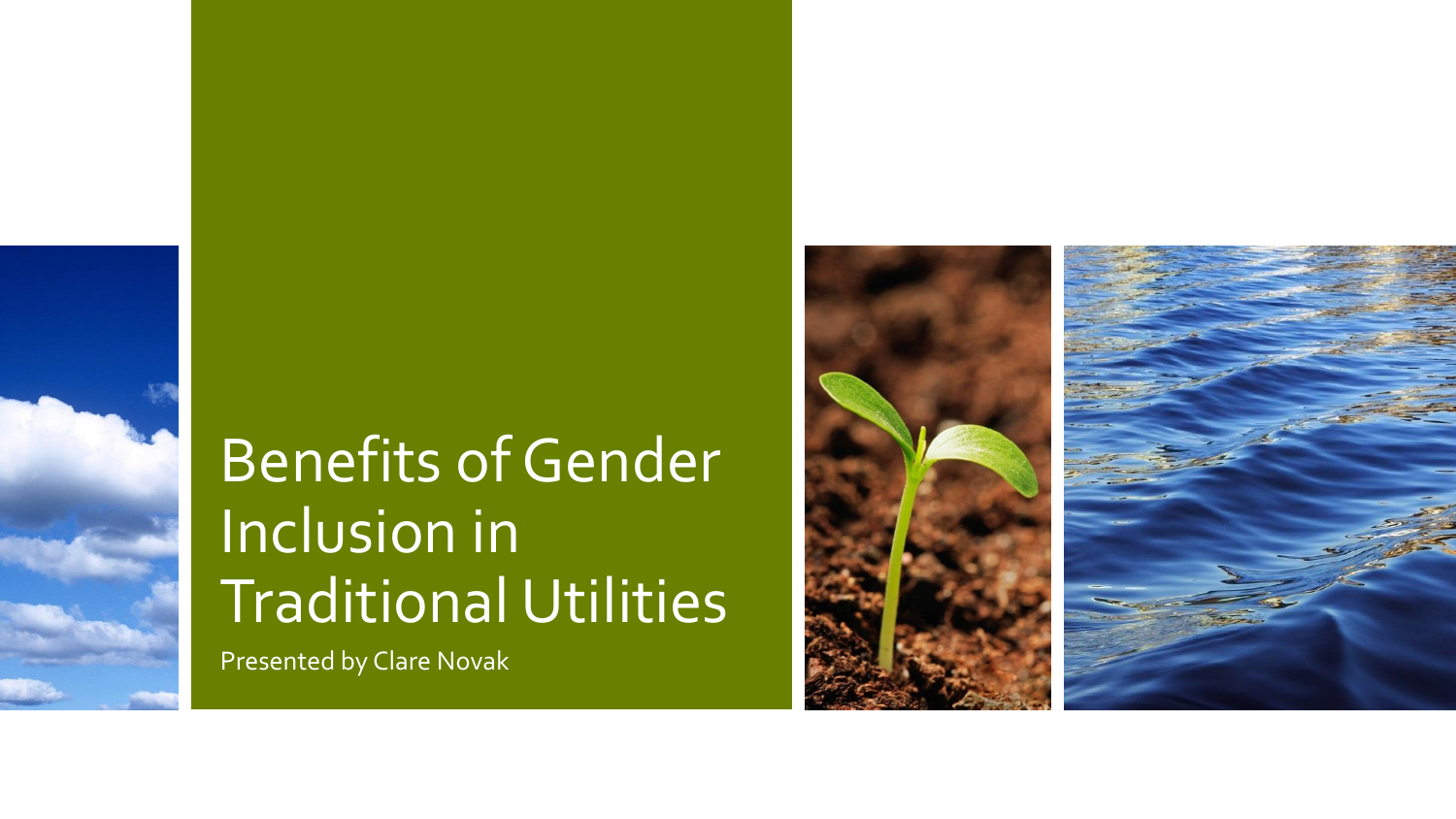# Why Gender Equality in Traditional Utilities?

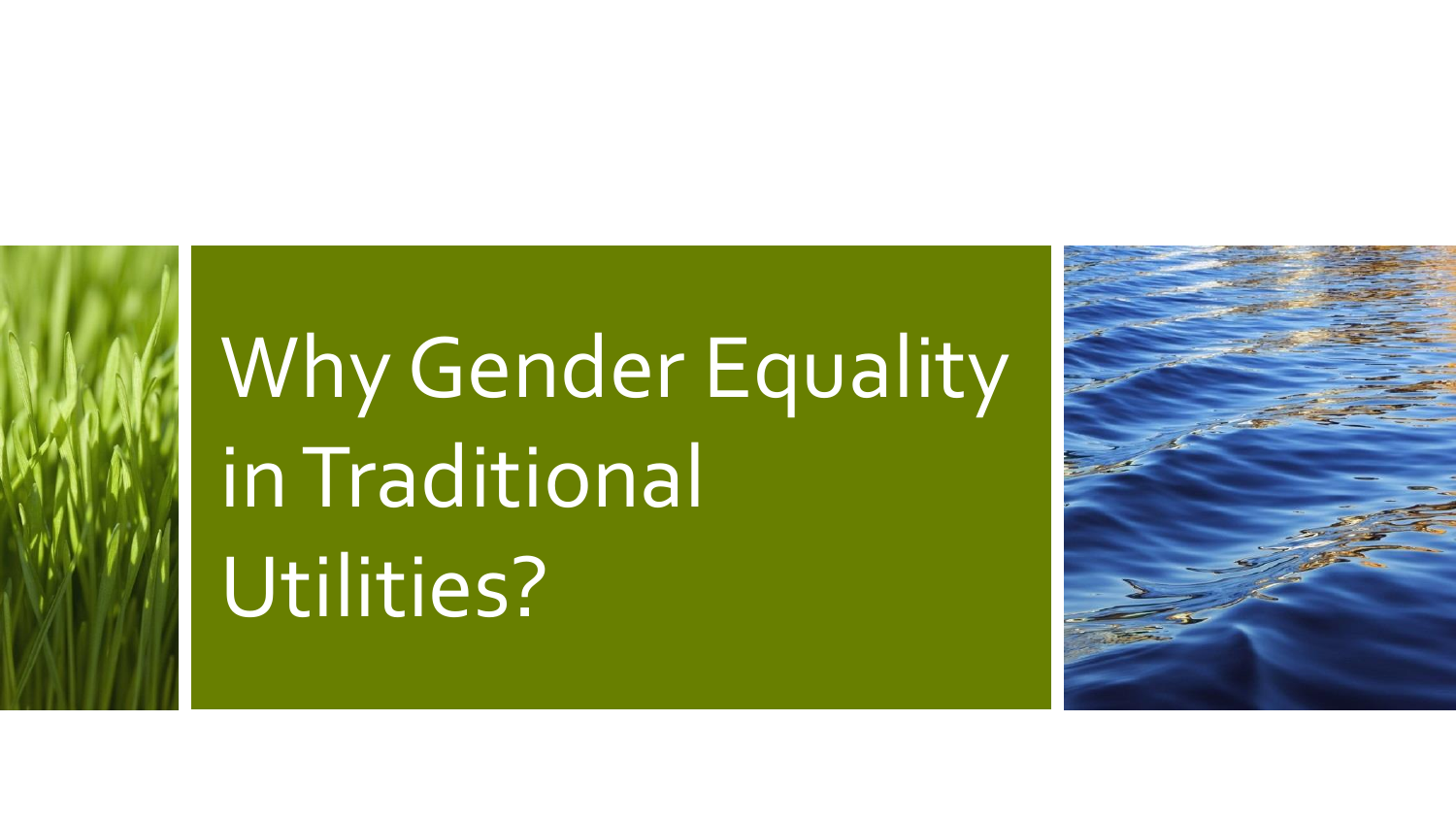#### Why Diversity and Inclusion for Utilities?

- Having women in the highest corporate offices is correlated with increased profitability, according to a study of nearly 22,000 publicly traded companies in 91 countries. An increase in the share of women from zero to 30 percent would be associated with a 15 percent rise in profitability.
	- Peterson Institute for International Economics and EY (formerly Ernst & Young)
- Ernst & Young LLP (EY), "Talent at the Table: Women in Power and Utilities Index 2015," found that utilities with more women in leadership ranks performed better than their peers. Its analysis showed that "the top 20 utilities for gender diversity, with a combined average return on equity (ROE) of 8.5%, significantly outperform the lower 20, with a combined average ROE of 7%."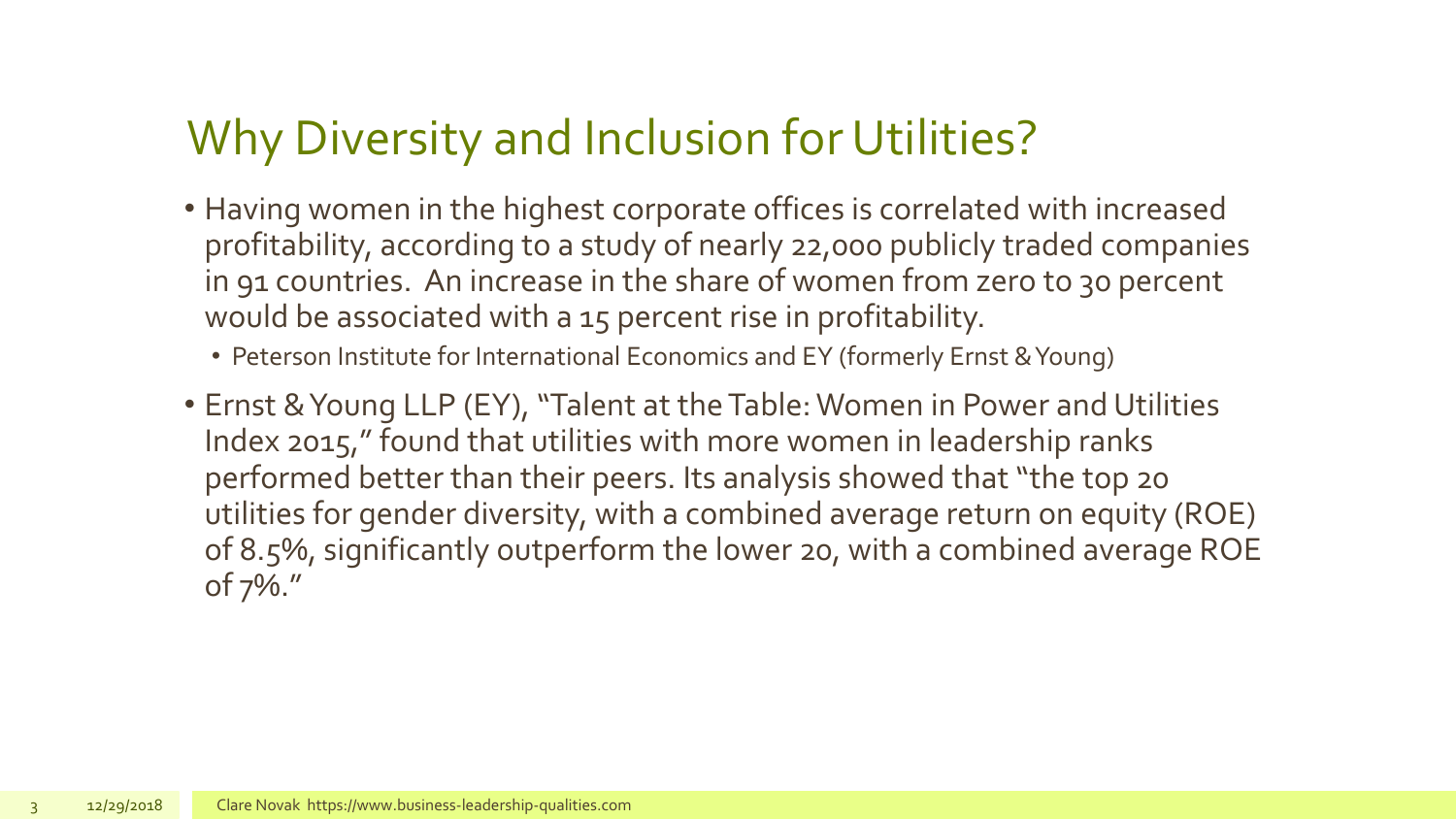### Additional Benefits of Gender Inclusion

- Diversity of decision making, including impact on customers and communities,
- More open and transparent job opportunities and promotion criteria
- Increased economic participation by women
- Corporate social responsibility (CSR) which has manifested in school programs including girls in STEM studies helping insure a STEM qualified job candidate pipeline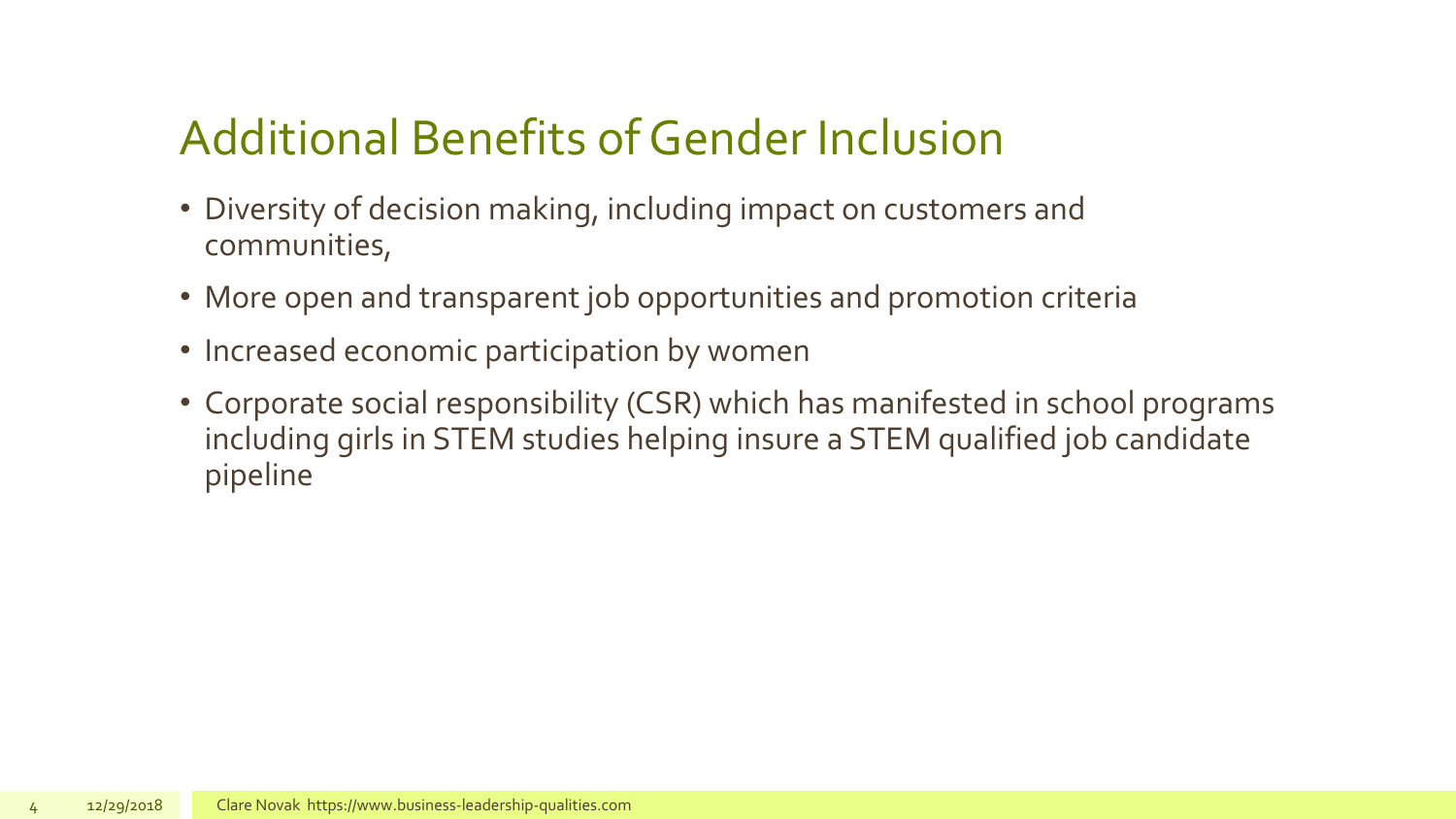## How to Achieve Gender Equality

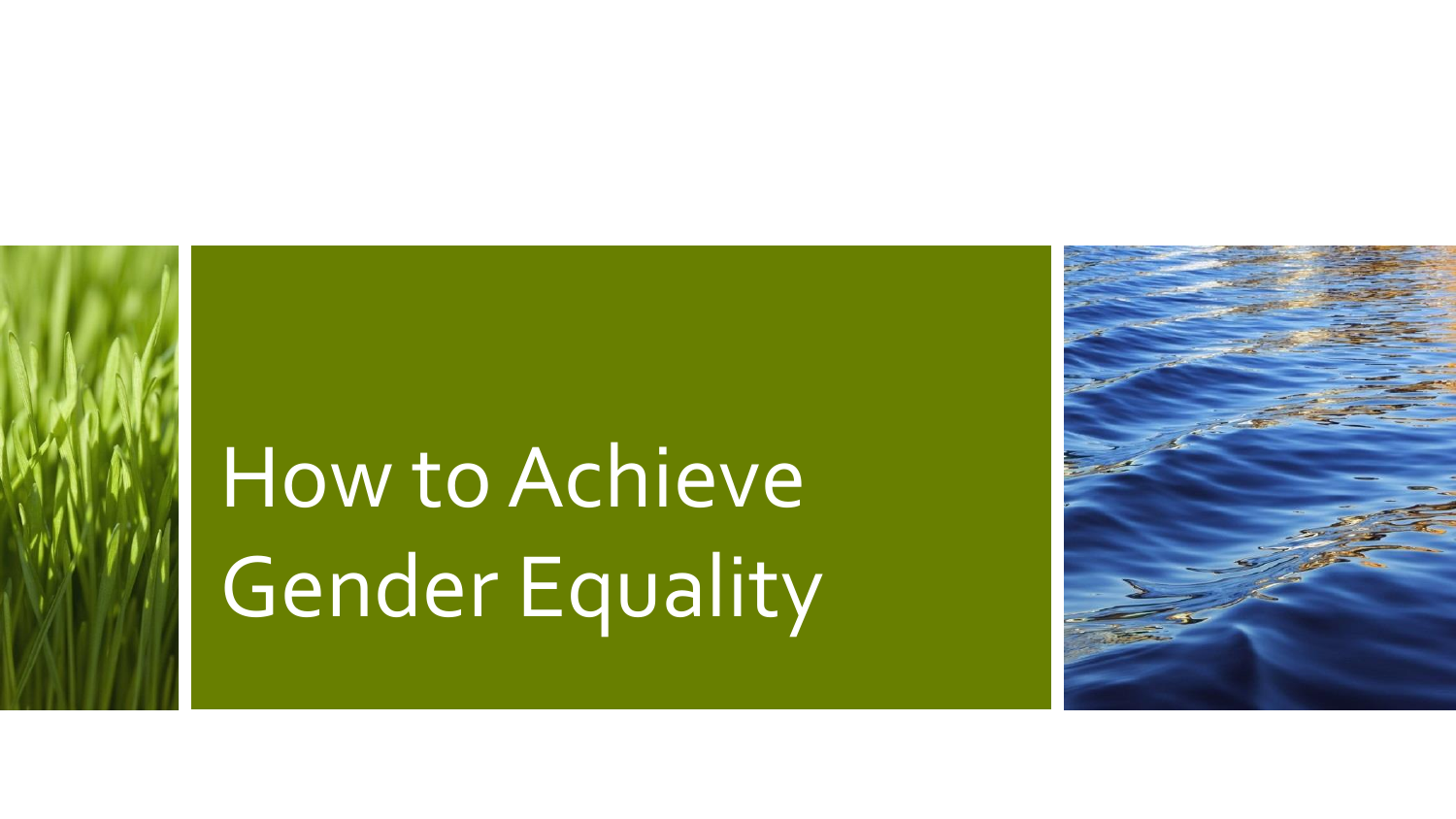#### Current State: Women's Participation in Energy

- A 2013 job census by The Solar Foundation found that 19% of all solar workers were women
- An international USAID study published in 2016 found women held on average 16% of positions in electric distribution utilities. While there were women in every type position, positions were most commonly office positions, particularly at headquarters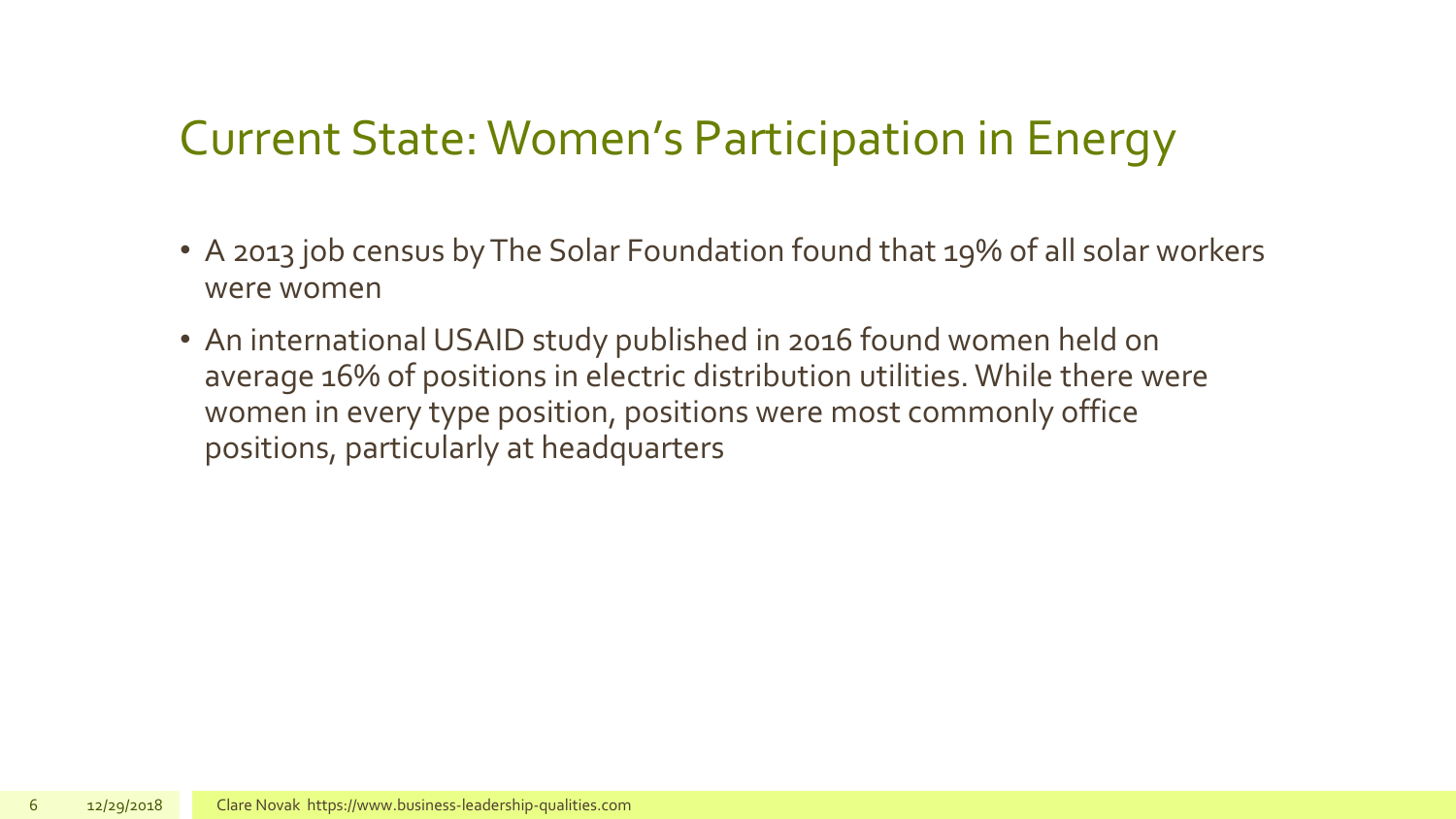#### How to Achieve Gender Diversity

- Audit:
	- Human Resources (HR) policies and practices against global standard for gender inclusion as a gap analysis
	- Corporate Communications Plan for gender equity
	- Health and Safety practices
- Adopt a change management plan with:
	- Senior leadership support, including role modeling
	- Change champions, both men and women
	- Awareness raising
	- Action planning and execution
- Publicize
	- Stories of achieving gender equality
	- Corporate Social Responsibility program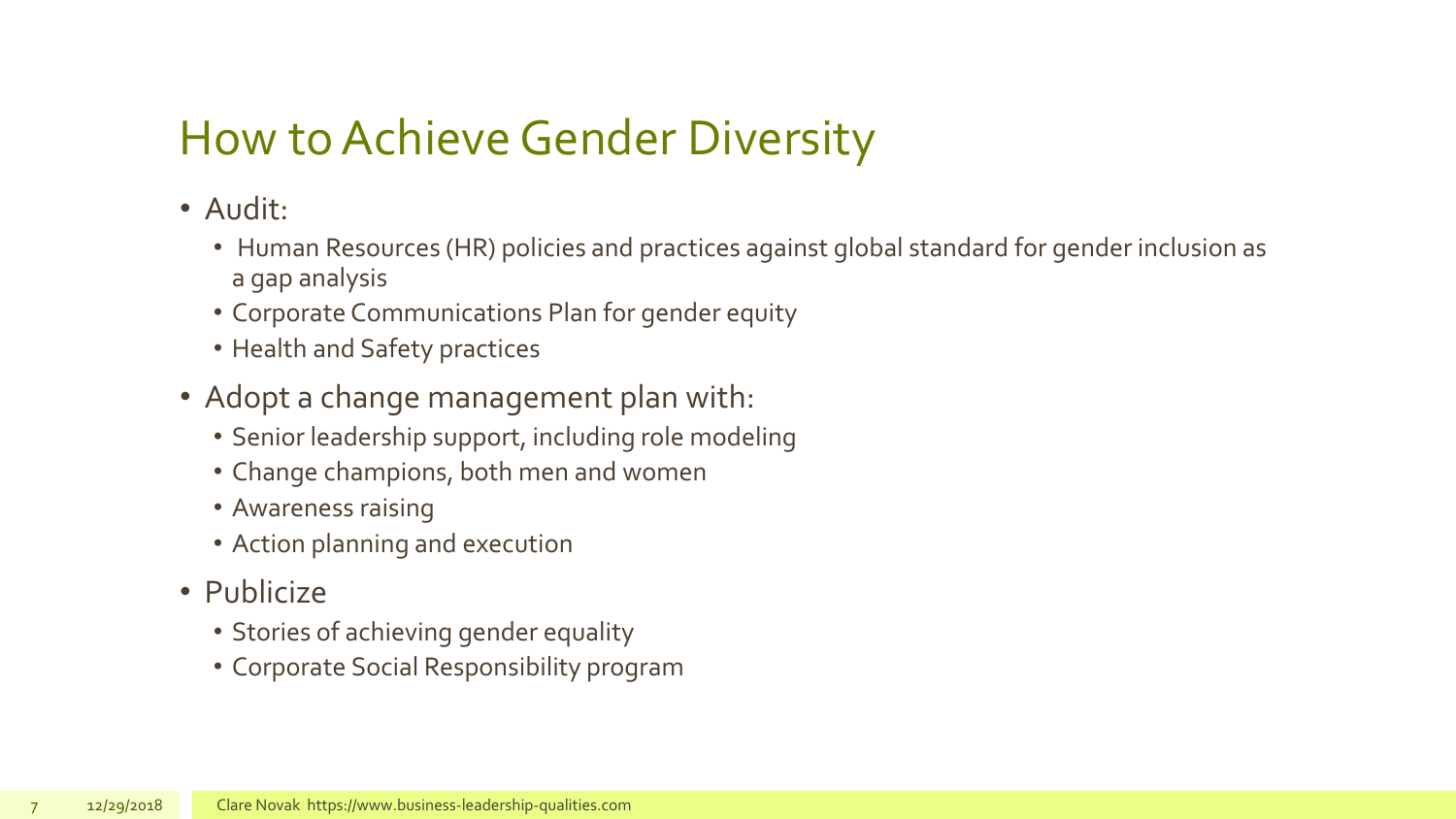#### Open and Transparent HR Practices

- Corporate Level Equal Opportunity Employment statement
- HR policies and practices aligned with global standard for gender equality
	- Benefits:
		- Alignment with best HR practices generally as well as for gender
		- Improved data gathering for informed decision making
		- Can increase the number of qualified job applicants
		- Can increase the talent pool for future leaders
		- More engaged workforce
- Corporate Communication aligned for gender equality
	- Benefits:
		- Results in an improved inclusion of female customers by using inclusive language
		- Job advertisements drawing a larger and more diverse applicant pool
- Health and Safety Practices aligned for gender equality
	- Benefits
		- Safety equipment is properly sized for all workers
		- All employees receive training for health and safety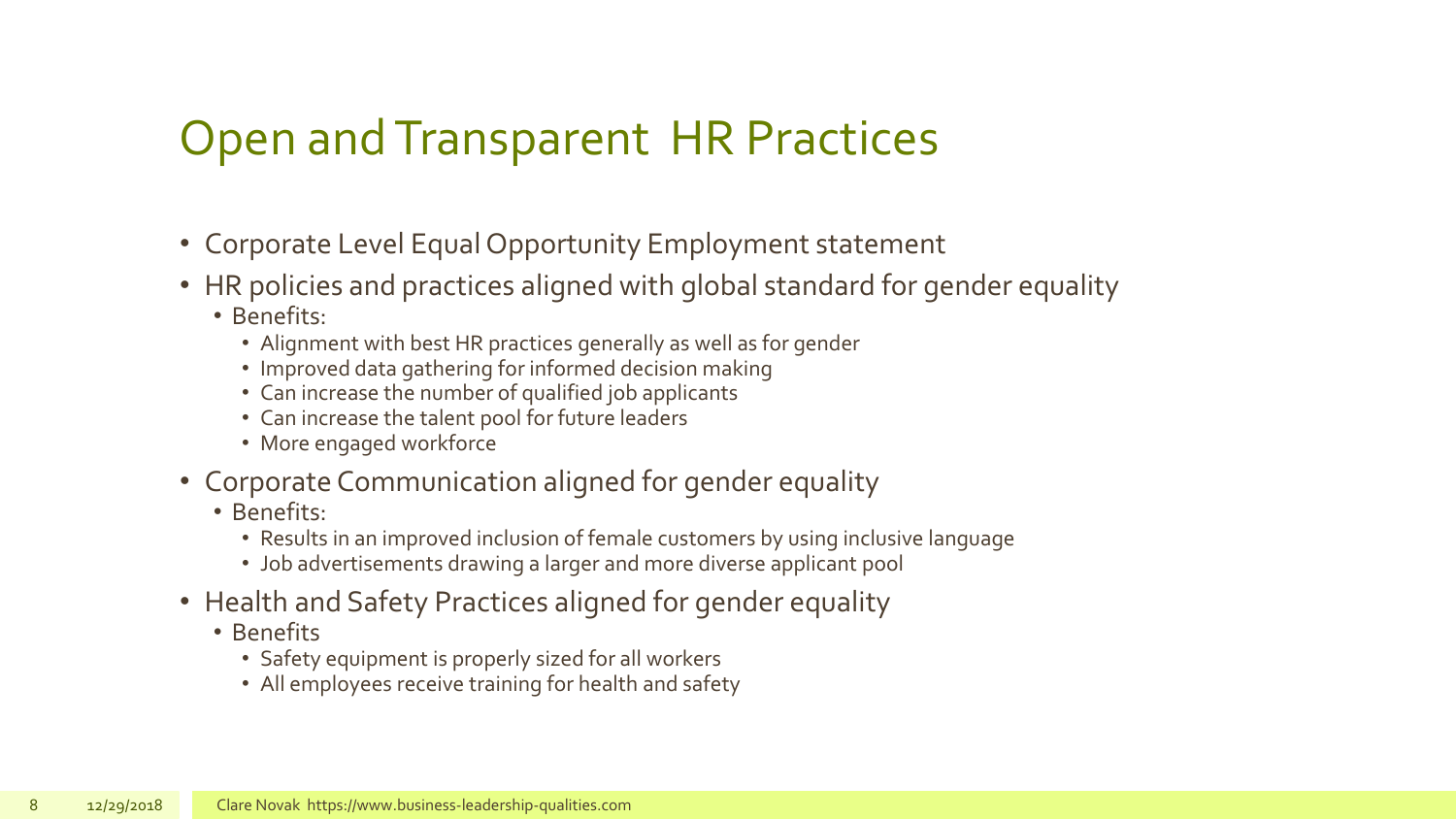#### Corporate Social Responsibility

Seven electrical distribution companies in five countries have included outreach efforts to schools as a component of their Corporate Social Responsibility (CSR)

- Energo-Pro, Georgia is meeting a business need through this gender inclusive outreach:
	- Average age of technical workers is 55 and new, qualified workers are needed
- EVN Macedonia has documented increased employee satisfaction through outreach initiatives to both the daughters and sons of employees to engage the children in energy careers
- All seven companies received positive press for their efforts.
	- Increases consumer awareness of the company
	- Children take home energy conservation and safety message
	- University and technical school outreach encouraging both girls and boys to stay in STEM can increase qualified applicants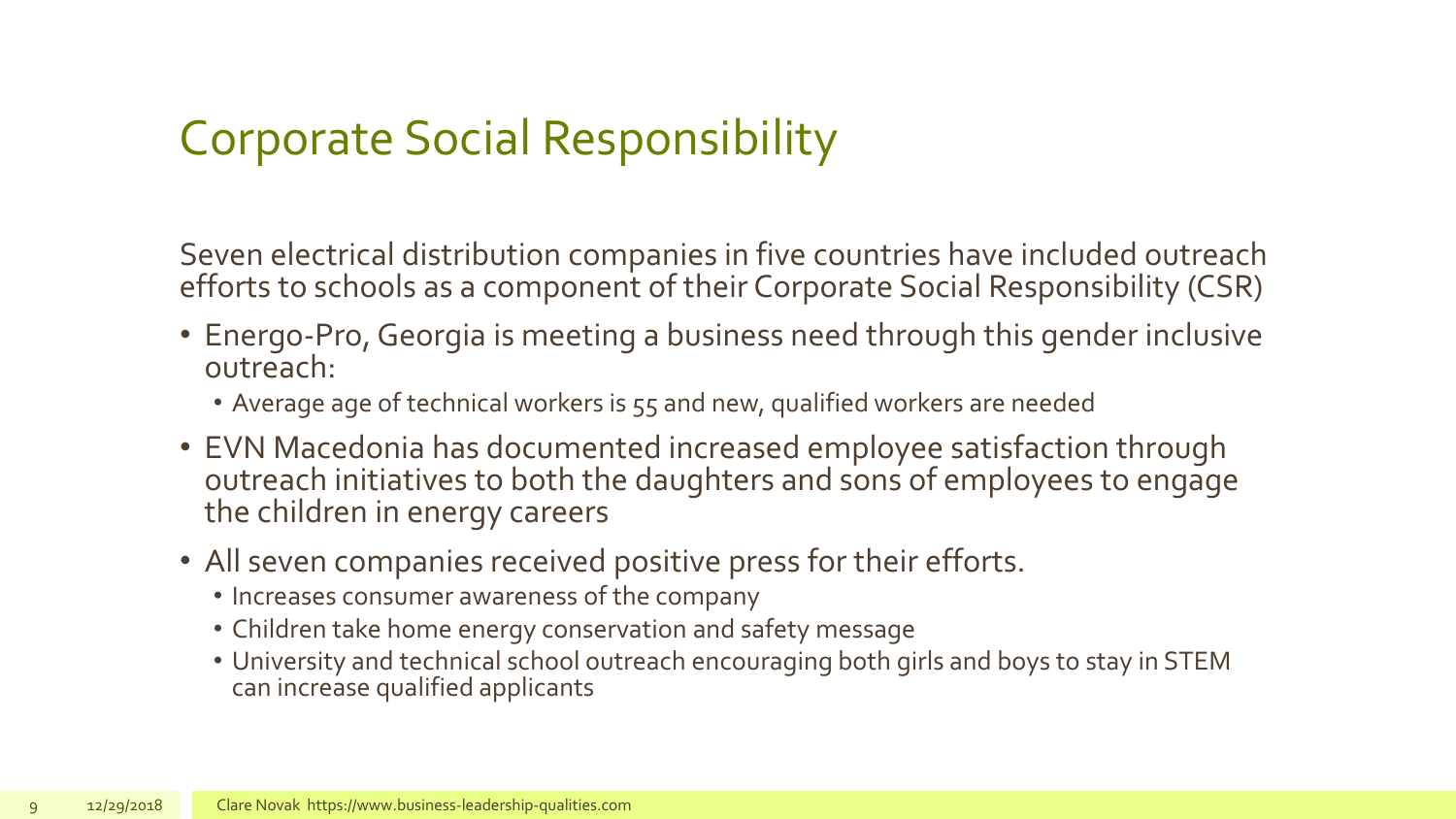### Benefits Summary

#### Bringing Gender Equality into organizations can benefit both the bottom line and the society.